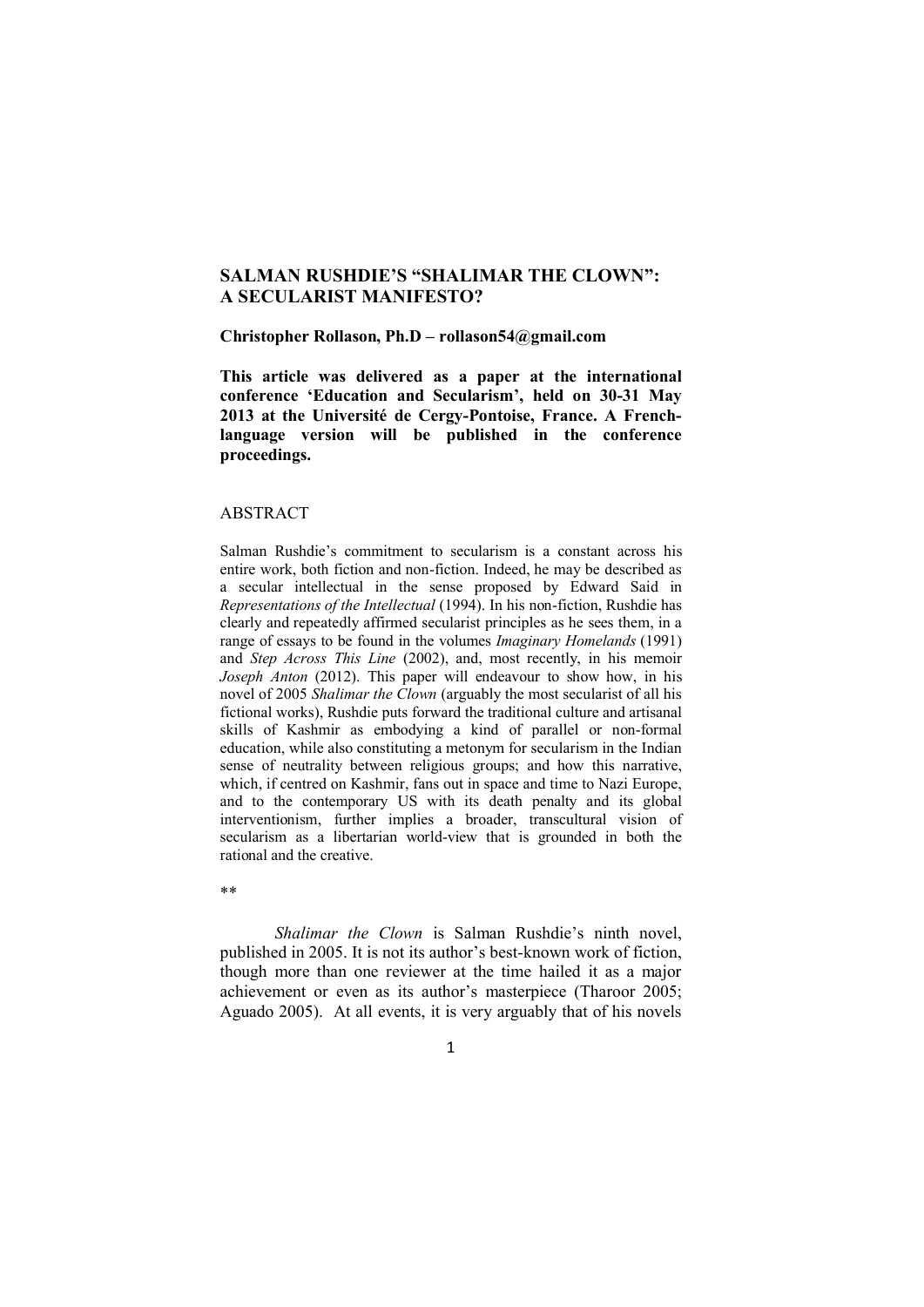in which the author of *The Satanic Verses*, known the world over as an icon of free speech and secularism in, more often than not, a rather non-literary context, gets to grips in the closest and most challenging fashion with the secular ideal as he sees it. In addition, Rushdie does so in a context which also promotes traditional popular culture as a metonym for a tolerant, non-theocratic form of alternative education. *Shalimar* tends to be described as Rushdie's *novel of Kashmir* – a region with which, while Rushdie has made it clear that the novel is not autobiographical (Rushdie, interview with Gandillot, 2005), he indeed has personal links, as his maternal grandparents hailed from there. While it certainly centres in its core passages on that strife-torn but culturally rich territory and bone of contention between India and Pakistan, the novel also fans out, in a global sweep typical of its author, to take in, with a harshly critical eye, today's insecurely cosmopolitan contemporary US, as well as the Europe of the 1930s and the rise of Nazism.

Rushdie has always considered himself a secularist, and before embarking on discussion of the novel it is important to establish what the terms 'secular', 'secularism' and 'secularist' signify for him. His position has scarcely changed, if at all, over time, though his faith in secularism's existence as reality has varied with events. Rushdie has by his own account never been a practitioner of any religion, the Islam he was born into not excepted (his notorious 'conversion statement' of 1990, 'Why I Have Embraced Islam', extracted under duress was rapidly suppressed). Among his novels, *Midnight's Children* pays homage to the creative potential of Nehruvian-secularist post-Independence India, while narrating the damage done to India's founding ideals by Nehru's own followers and descendants; while, as is more than sufficiently known, *The Satanic Verses*, both in its text and its unprecedented intertext, found its author occupying the fault-line between secular and theocratic discourses. If *Shalimar* represents the most sustained exploration of the secular in Rushdie's fiction, it is in his non-fiction – the essay collections *Imaginary Homelands* and *Step Across This Line*, and his recent memoir *Joseph Anton* – that his explicit discussions of the concept should be sought.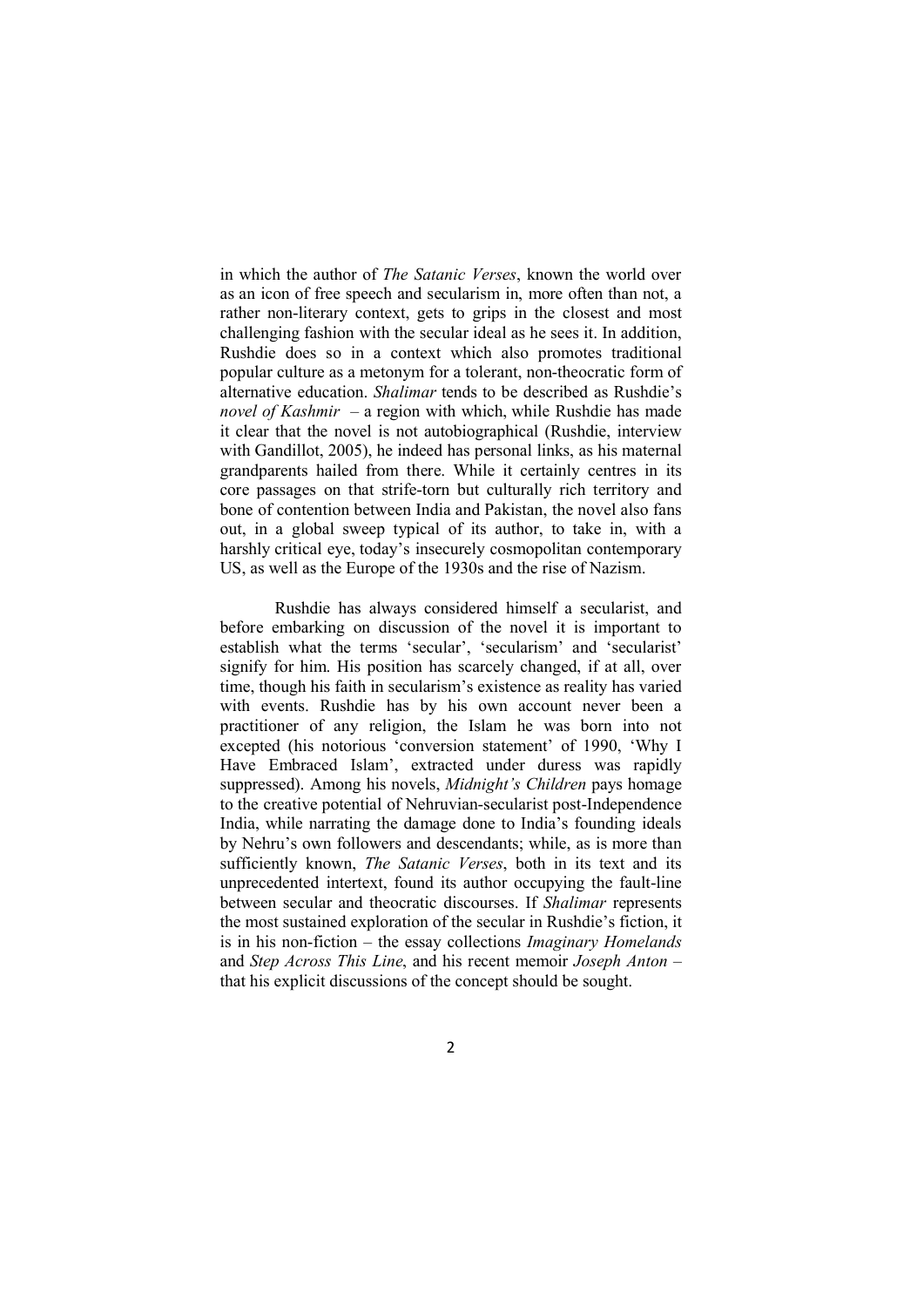Rushdie's self-definition as intellectual – that is, as public and secular intellectual - may be approximated to the model exemplified by his friend and defender Edward Said and set out in detail in *Representations of the Intellectual*, the volume collecting Said's Reith lectures from 1993. For Said, the intellectual is by definition public and, to use a favourite Saidian term, 'worldly': a figure at once politically and ideologically engaged, independent and beholden to no party or movement, and fiercely secular. If in this conception, "uncompromising freedom of expression and opinion is the secular intellectual's main bastion" (as Said says directly referring to Rushdie – Said 1994, 65-66), the intellectual is also someone "in a state of constant alertness" and one "whose whole being is staked on a critical sense" (17). On this view, it is the intellectual's duty to cast a sceptical eye on power on all sides. This includes the critique of religion, since for Said "the true intellectual is a secular being" (89), and the defence of a public intellectual such as Rushdie known for non-compliance with religious criteria hence becomes an "absolutely central" issue (66). Secularism, for Said, implies a rationalist view of the world that rejects accommodation with any religion and subjects all discourses without exception to a relentless critical gaze.

Rushdie's stance across his career as public intellectual may be considered to be in line with Said's. His secularist credentials are in no doubt, and he has explicitly referred to secularism as a way of being in his non-fictional prose. However, one needs to distinguish between the two senses in which he uses the concept: in a global sense, and in a specifically Indian sense. The global sense prevails in his essay of 1990, 'In Good Faith' (reprinted in *Imaginary Homelands*), one of several texts of that time in which he restated his anti-theocratic position in the face of Ayatollah Khomeini's fatwa. There, Rushdie defines himself as a "wholly secular person", inspired by "the great traditions of secular rationalism" (with its political and aesthetic corollaries of socialism and modernism) (Rushdie 1992, 377), and affirms secularism as "life without God" (412-13). In the same essay, however, he also invokes the more specifically Indian notion, in the tradition of "Nehru's vision of a secular India", of secularism as state neutrality between religions (and thus, unlike the more global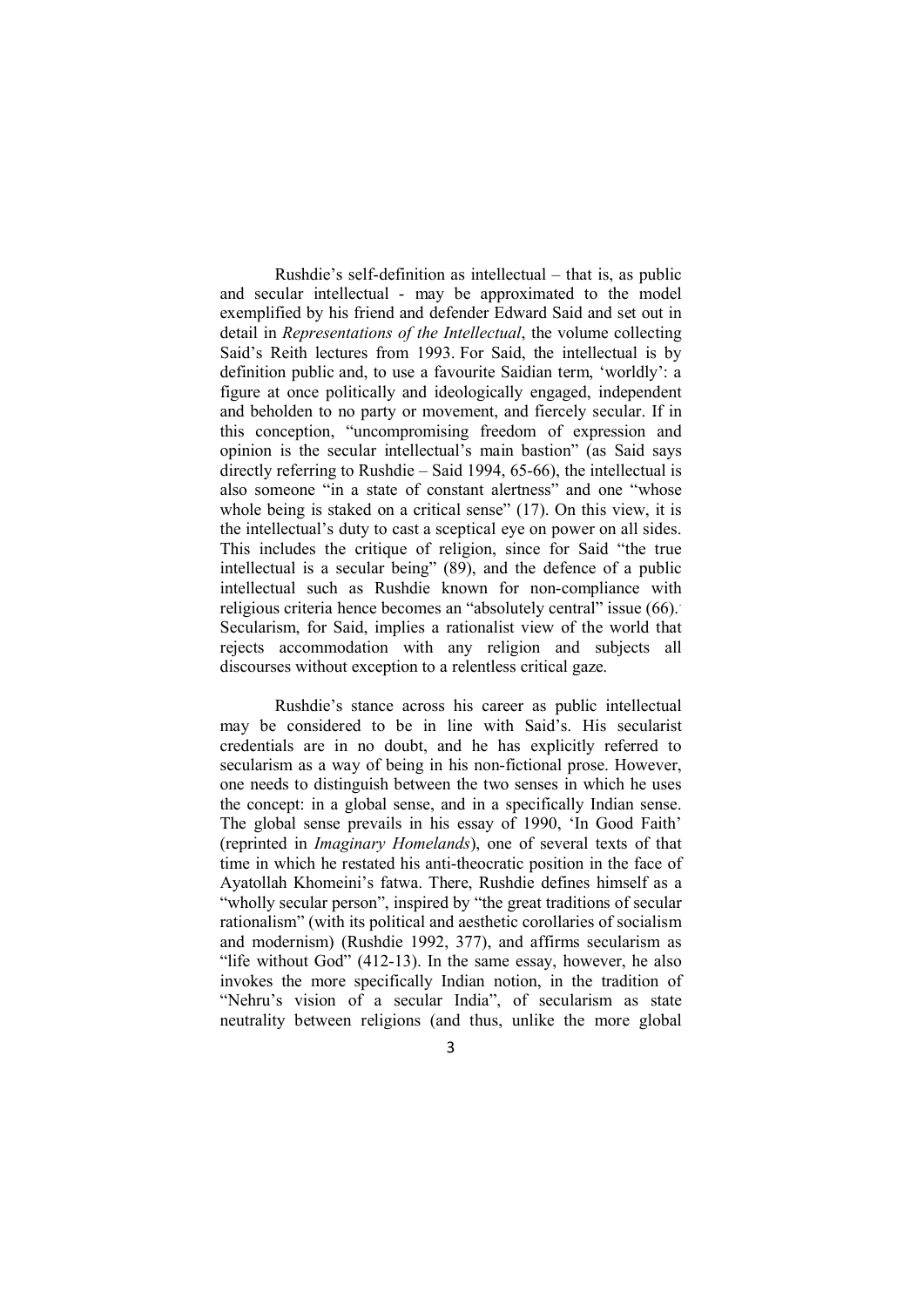concept, not standing in contradistinction to religious observance)<sup>1</sup>. For Rushdie, in the Indian socio-political context secularism in this sense is "a question of survival" as against communalism (404).

Later, in a speech delivered in Cambridge in  $1993^2$ (reprinted in *Step Across This Line*), Rushdie effectively combined the two senses. Here, he defends *The Satanic Verses* as "a committedly secular text that deals in part with the material of religious faith", and, while upbraiding "religious fanaticism's scorn for secularism and for unbelief", recalls 'the secular ideal of Nehru and Gandhi' and the particular 'importance of secularism' in that sense for India's Muslims (Rushdie 2002, 252). He laments what he sees as the latter-day "decay of that ideal" and the resultant "sectarian confrontations" in the subcontinent. Rushdie makes it clear here that since the fatwa, his own 'commitment to that ideal, and to the ancillary principles of pluralism, scepticism and tolerance, has been doubled and redoubled'. This stance is borne out by further restatements almost two decades later, in *Joseph Anton*. In that memoir, Rushdie again condemns the decline of "India's much-trumpeted secularism" (116), also opining that with the *Verses* controversy "the secular world" yielded "much vital ground" to religion (124) and (citing an article of his from  $2001$ )<sup>3</sup> calling on the Islamic world to "take on board the secularisthumanist principles on which the modern world is based"  $(625<sup>4</sup>)$ . It is in this context of a consistently affirmed secularism that we may examine *Shalimar the Clown*.

The novel begins with the murder of Maximilian Ophuls, a former US Ambassador to India of Alsatian Franco-Jewish origins,

**.** 

<sup>&</sup>lt;sup>1</sup> This Indian model of secularism is classically explicated by Sunil Khilnani in *The Idea of India* (1998).

<sup>&</sup>lt;sup>2</sup> Rushdie gave this speech at his alma mater, King's College, where – as he recalls in *Joseph Anton* - the British educational system had allowed him, as a history undergraduate, to study the rise of Islam as a special subject (Rushdie 2012, 38-45).

<sup>3</sup> The article was originally published in the *New York Times* on 2 November 2001, and was reprinted with a slightly modified title in *Step Across This Line* (2002).

 $4$  Quoting Rushdie 2002, 397.

<sup>4</sup>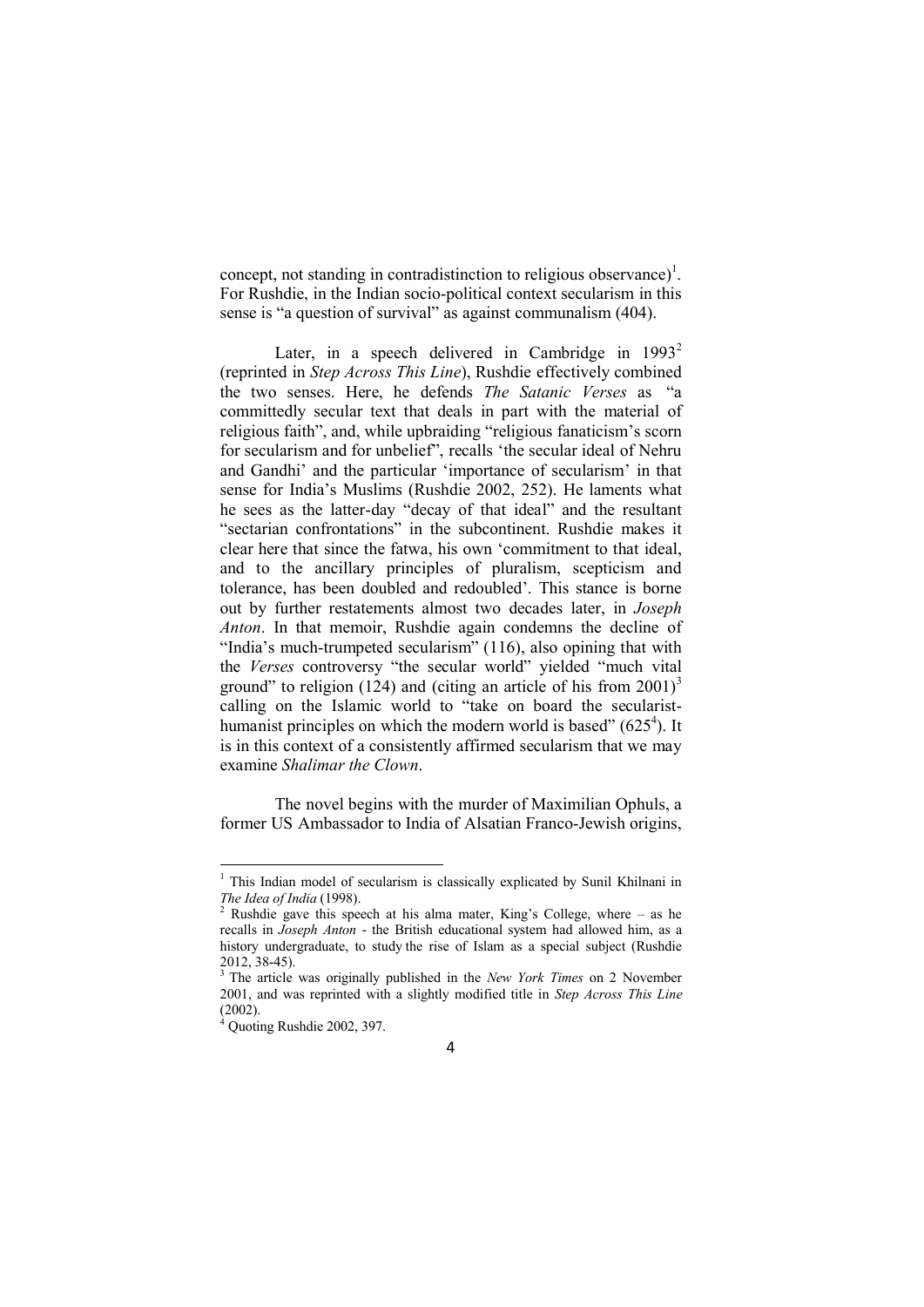in Los Angeles, his throat slit outside the apartment block where his natural daughter, India, lives. The killer is his chauffeur, a Kashmiri known as Shalimar the Clown. A subplot recounts Ophuls' parents' deportation by the Nazis to a concentration camp and his own exploits in the French Resistance before moving to the US, where he settles and takes American citizenship. The main story concerns two families in an imaginary Kashmiri village called Pachigam, headed respectively by the Hindu Pandit Pyarelal Kaul and the Muslim Abdullah Noman. The Pandit's daughter, Bhoomi alias Boonyi, a dancer, is courted by Noman's son, who as a performer in the traditional Kashmiri theatre goes under the name of Shalimar the Clown. The romance is discovered, but rather than kill them, the village council or *panchayat* agrees to marry them. However, on a visit of her dance troupe to Delhi, Boonyi is seduced, and subsequently abandoned, by the then ambassador Ophuls. She gives birth to Ophuls' daughter and leaves her in the charge of the ambassador's estranged wife, returning herself to her village, where she dies. The daughter, India alias Kashmira, ends up living in the US. The emotionally scarred Shalimar converts to jihadist terrorism, his metamorphosis running parallel with an inexorable Islamist mutation that gradually overturns the oncesyncretic lifestyle of Pachigam and district. Shalimar is eventually sent to the US, where after locating Ophuls and entering his service he kills him. He is put on death row but escapes, and the novel ends ambiguously with an unresolved confrontation between Shalimar and India-Kashmira, on her doorstep.

Rushdie presents traditional Kashmiri society as a space where intercommunal tolerance and syncretist practices flourished amidst a vibrant and creative folk culture, and where Hindus and Muslims, not to mention Sikhs, lived in peace side by side. In Kashmir's past, "all crafts flowered, all gurdwaras, temples and mosques were cared for, and everything in the garden was lovely" (Rushdie 2005, 357). Hindu and Muslim lifestyles intermingled, and Kashmiri Islam took on a mystical, Sufi hue: "The pandits of Kashmir … happily ate meat. Kashmiri Muslims, perhaps envying the pandits their choice of gods, blurred their faith's austere monotheism by worshipping at the shrines of the valley's many local saints" (83). In Rushdie's vision, that subcontinental utopia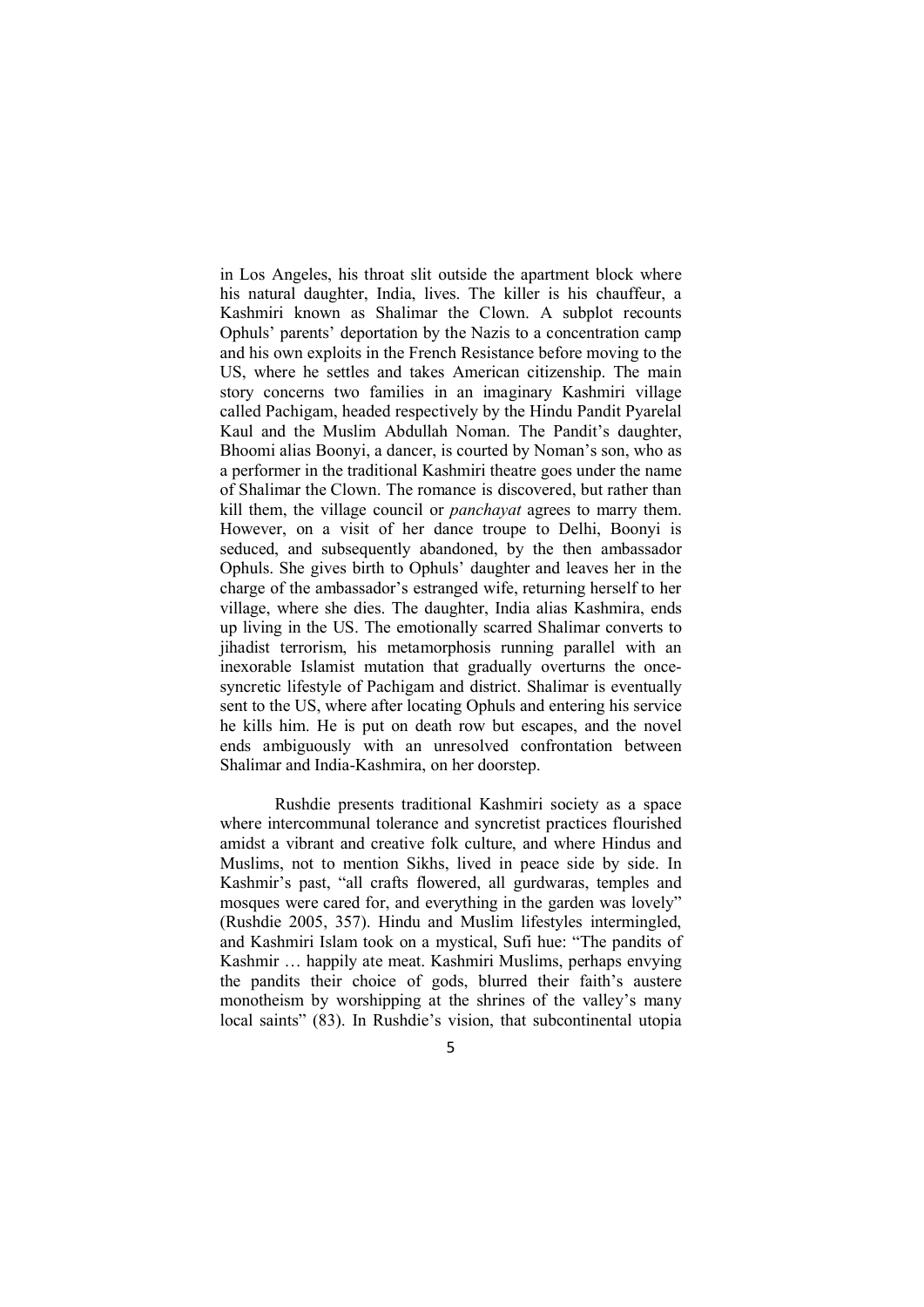was torn apart after Independence and Partition by communalist forces, above all by a philistine Islamic fundamentalism, alien in its rigidity to Kashmir's own Muslim heritage but encouraged by the heavy-handedness of the Indian army. Ultimately it was a fragile way of life, liable to disturbance from the outside, as emblematised in Ophuls' totally pointless seduction of Boonyi. That act appears as a metonym for the cynical neo-imperialist operations of a US sublimely indifferent in practice, in rhe exercise of its "overweening amoral might" (336), to the values of pluralism and tolerance it claims to defend in the world.

Culture, in its manifestation as folk or popular culture, is a major presence in Rushdie's novel. Popular arts offer an alternative non-formal model of education: the passing-on of traditional skills is a form of induction into the community's creative heritage - a heritage effectively presented by Rushdie as *secular in the Indian sense*, shared by the different religious groups and permitting participation and enjoyment by all.

Theatre, dance and cuisine feature prominently in this traditional Kashmiri culture, which also embraces music, storytelling (132) and herbal lore (229) – not to mention the making of rugs, shawls or papier-mâché boxes, processes which the novel expounds in attentive detail (358-59). Artisanal culture appears as a force for syncretism and tolerance: to take music, "the *santoor*, the *sarangi*, the *rabab*, the harmonium were nonsectarian instruments" (112-13). Theatre defines Shalimar's initial career, as dance defines Boonyi's. Shalimar has "learned the art of the clown" which lies at the heart of the Kashmiri popular theatre (363), instructed at the age of nine in "the secret of airwalking" (55). For Boonyi, dancing was "her first love and greatest gift" (57): the two complement each other in skills as in religious backgrounds. Meanwhile, Kashmir's refined, spice-rich cuisine, with its *wazwaan* or "Banquet of Thirty-Six Courses Minimum" (61), is the pride and joy of Bombur Yambarzal, the celebrated cook from the next-door village, Shirmal. All these are artisanal skills that have to be transmitted and learned, with patience and perseverance.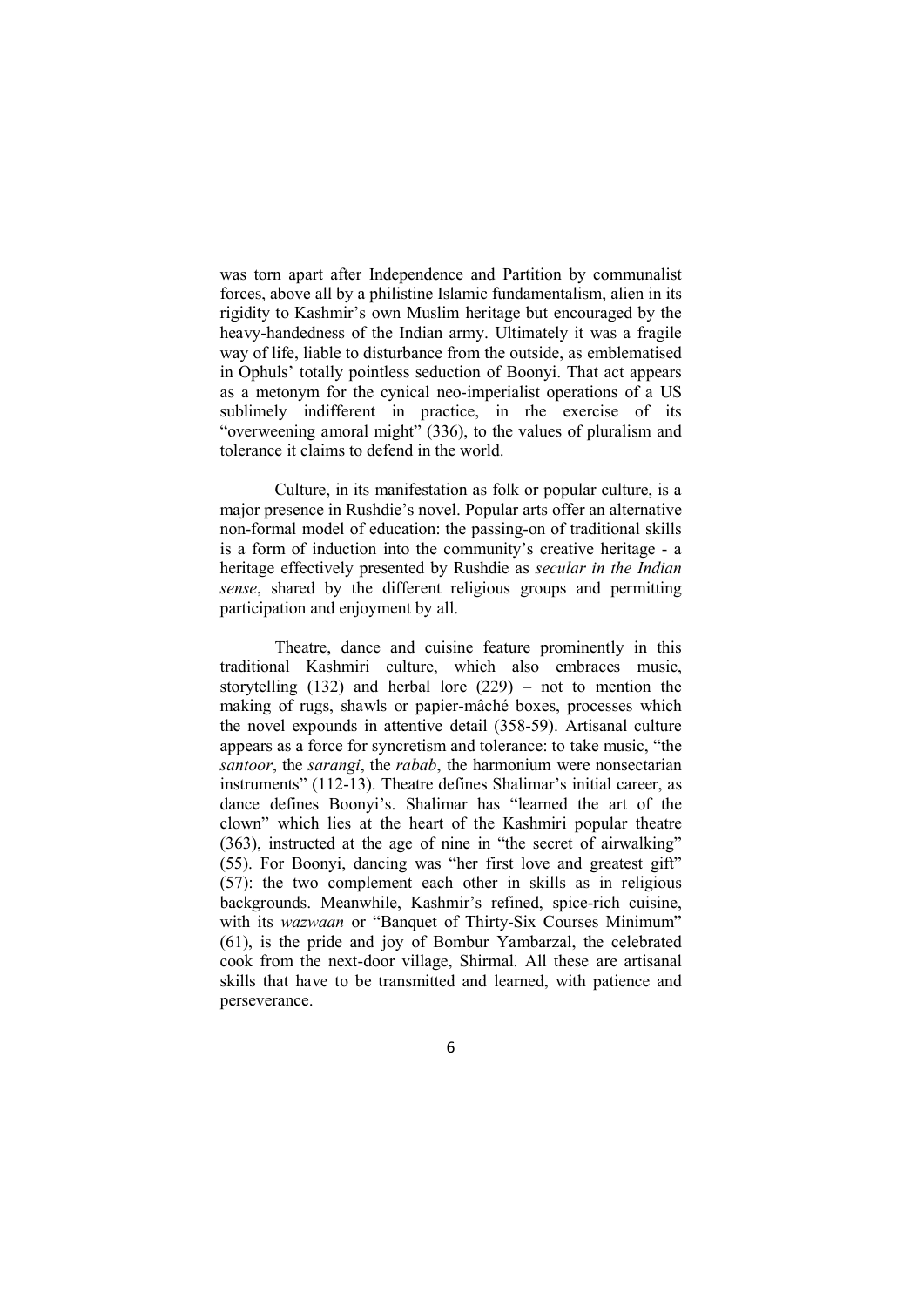The union of Shalimar and Boonyi should ideally have been a triumph for both Kashmir's syncretism and its folk culture. The decision of the *panchayat* to marry them is apparently a generous burst of liberalism. Shalimar's father declares: "A love match is acceptable to both families and so a marriage there will be" (110). However, the victory for tolerance that an approved cross-cultural marriage might be hoped to represent does not materialise. Clouds loom even before, when a much-heralded special "festival banquet" (71), a circus-and-cuisine event bringing both Hindu and Muslim village popular arts to Srinagar's famed Shalimar gardens<sup>5</sup>, is snowed on and fizzles out  $(84-89)$ . The marriage itself is soon blown apart by Ophuls' ambassadorial depredations, which turn the aggrieved Shalimar from an easygoing artist into a fanatical jihadist who imbibes an ideology of hate at a camp where the only book permitted, "training manuals" excepted", is a dehistoricised Koran (265).

Meanwhile, the fundamentalists, egged on by the dehumanised Bulbul Fakh or "Iron Mullah", launch their onslaught on Kashmiri culture, undoing a centuries-old fabric of parallel education and forcing the inhabitants to unlearn both their skills, rendered useless and their syncretism, turned non-viable. If we turn to the geopolitical intertext, Rushdie's novel reflects the actual history of a Kashmir undergoing the imposition of a Wahhabi or Salafist model on a local Islam of totally different cultural traditions. In the real world, similar events occurred in Mali in 2012, when Islamist insurgents destroyed Sufi shrines and persecuted traditional musicians. In Rushdie's Kashmir, the burqa is forced on proud women "who had scorned the veil all their lives" (364); the arts of theatre, clowning and dance are stopped (one jihadist declares: "I would immediately order the execution of all entertainers" – 272); even the famed Kashmiri cuisine is suppressed as "ungodly" (365). The episode in *Shalimar* where Bombur Yambarzal the cook is placed under house arrest by the "militants" and told that

 5 Origin of the protagonist's assumed name.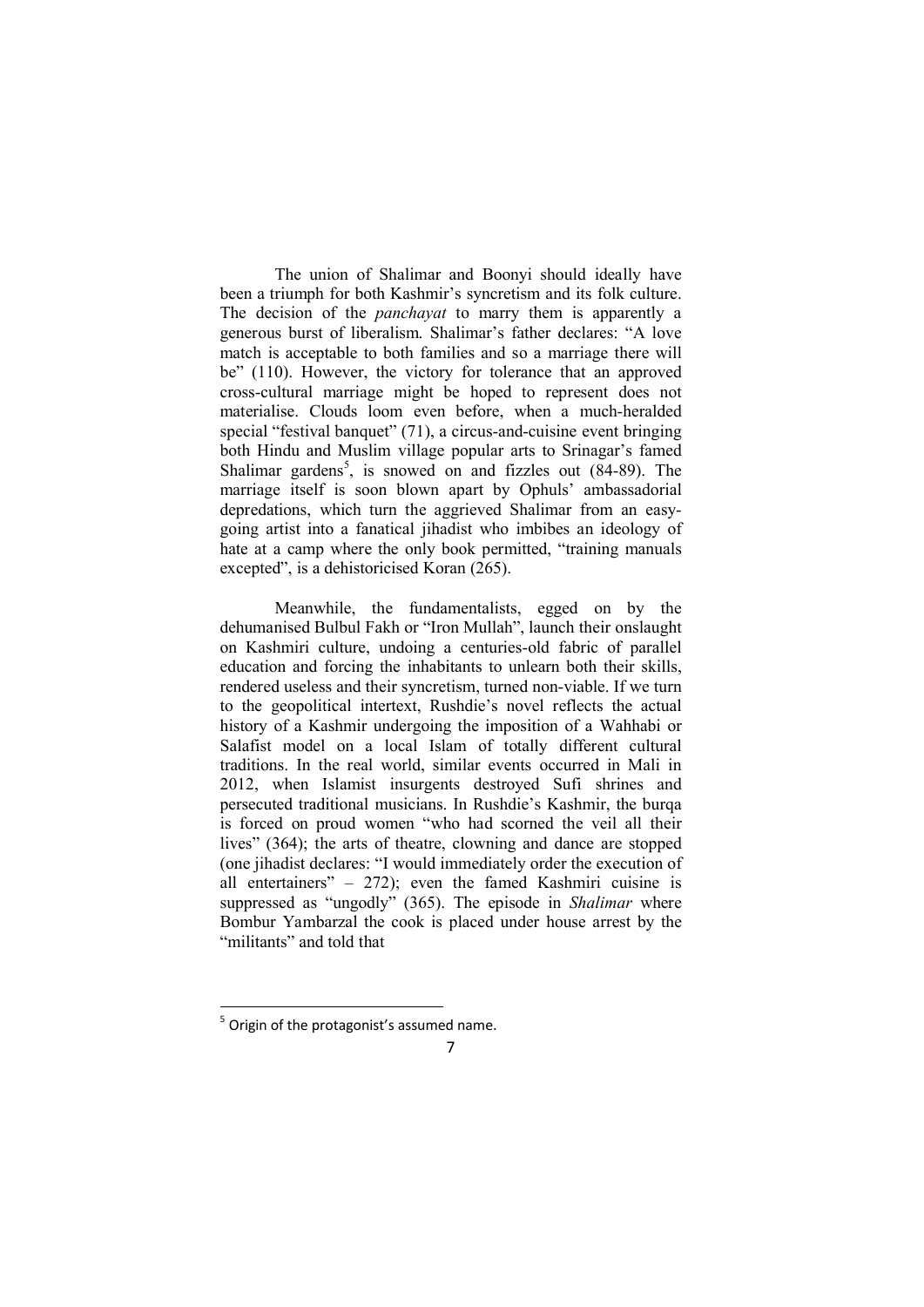… if he ever again cooked the … disgusting Banquet of Thirty-Six Courses Minimum, they would cut off his head and cook it in a stew and the whole village would be forced to eat it for dinner (365)

concurs eerily with an actual occurrence from the Malian town of Kidal reported in October 2012, when Islamist militiamen entered a local musician's house:

> He wasn't home, but the message delivered to his sister was chilling: "If you speak to him, tell him that if he ever shows his face in this town again, we'll cut off all the fingers he uses to play his guitar with". The gang then removed guitars, amplifiers, speakers, microphones and a drum kit from the house, doused them with petrol, and set them ablaze (Morgan, 2012, Internet reference).

In cases like this, the dividing-line between fiction and reality starts to look thin indeed.

Rushdie's world-view in *Shalimar the Clown* has not escaped questioning by critics, on the grounds of a selective or oversimplified portrayal of Islamism. Thus, the critic Maurice O'Connor argues that Rushdie fails to engage in depth with the "jihadist mind-set of Islamic fundamentalism" or to contextualise the phenomenon vis-à-vis US hegemony, dismissing parts of the book as "mere pastiche of the airport novel" (O'Connor 2011, 217, 218). Another Rushdiean critic, Andrew Teverson, more positively foregrounds the strength of the novel's geopolitics and its fusion of themes previously kept separate in the author's fiction, namely "South Asian politics" and "the globalisation of the power of the United States" (Teverson 2007, 218). It is true that the post-*Verses* Rushdie often, though not always, expresses his commitment to rationality and libertarianism in a register more 'Western' than 'Eastern', affirming the values of the First Amendment and the Enlightenment<sup>6</sup>. Nonetheless, and although our present discussion

<u>.</u>

 $6$  Rushdie's position on Islam vis-à-vis the Enlightenment is a subject that  $-$  also in relation to current debates in France – merits a close examination, albeit remaining outside the necessarily brief scope of the present paper.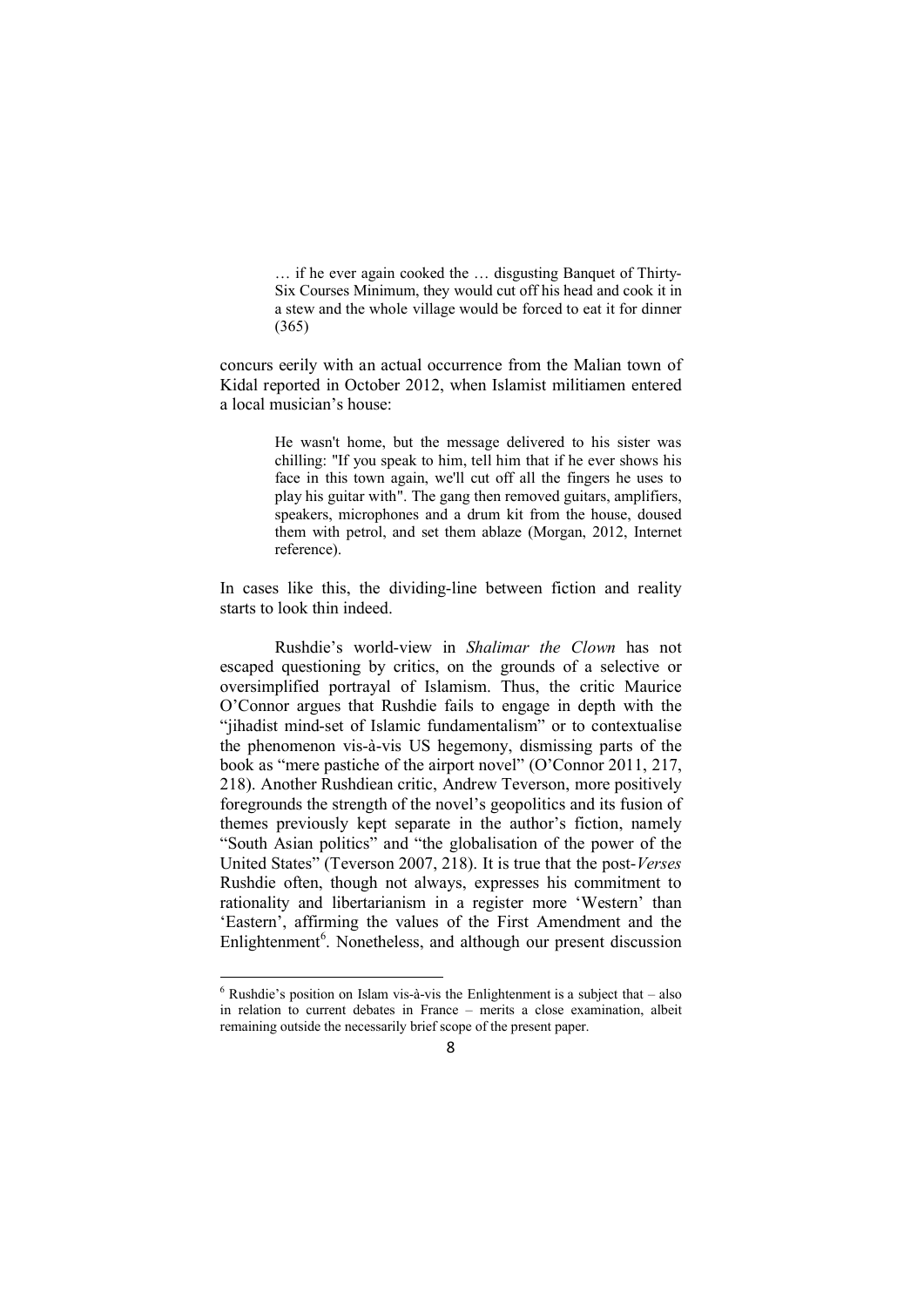of *Shalimar* has focused mostly on its core Kashmiri element, not only Ophuls' neo-imperial exploitation of Boonyi but also the nonsubcontinental episodes (Nazism and anti-Semitism in 1930s Europe; the death penalty in today's US) should make it clear that Rushdie's vision is far indeed from exonerating the West from all responsibility for violence and oppression worldwide. Neither of the above readings offers a fully integrated consideration of the novel's intertwined locations in time and place, even though, as Rushdie himself declares narratorially, it reflects a world where everywhere is "a mirror of everywhere else" (Rushdie 2005, 355). Equally, as far as the tale's Kashmiri centre is concerned, neither critic sufficiently prioritises the key role of popular arts in the novel and the implicit message of hope and creativity that such an artisanal tradition embodies.

In our emerging globalised world order, the dialogue between secularism and education is necessary and urgent. The issue has recently been raised in acute fashion, in a context both subcontinental and global, by the remarkable life-story of Malala Yousafzai, the schoolgirl and activist for girls' education shot in Pakistan by the Taliban who – with life here too imitating art but felicitously, in a dénouement worthy of a Rushdie novel - is now, miraculously recovered and attending school in England, the protagonist of a world fund for female education<sup>7</sup>. In *Shalimar the Clown*, Salman Rushdie, by foregrounding traditional culture as a path of parallel learning in a framework of pluralist communal values, perhaps more than in any other of his novels strikes a blow for secularism, as a way of being and a necessary condition for humanity's future.

.

<u>.</u>

<sup>&</sup>lt;sup>7</sup> For Malala's story up to early 2013, see Brenner (2013); for her return to school in England, see 'Malala Yousafzai attends first day at Edgbaston High School in Birmingham' (BBC, 19 March 2013, Internet reference), and for the Malala Fund, see 'Malala Yousafzai Speaks Today and Announces Malala Fund to Support Girls' Access to Education' (4 February 2013, Internet reference).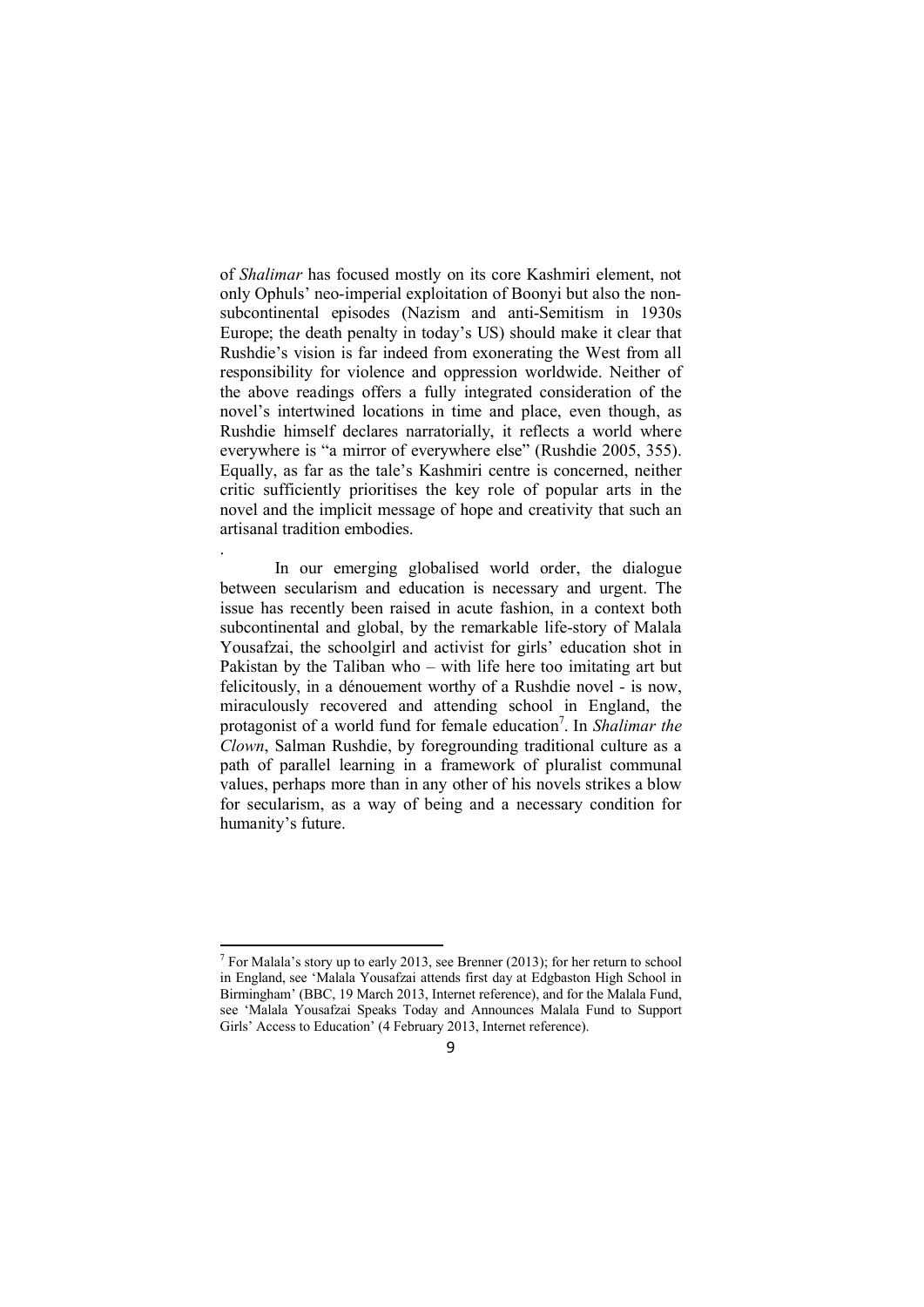## WORKS CITED

- 'Malala Yousafzai Speaks Today and Announces Malala Fund to Support Girls' Access to Education'. Vital Voices Global Partnership.Press release, 4 Feb 2013.

http://vitalvoices.org/sites/default/files/uploads/Malala%20Speaks\_ Release Feb4 0.pdf

- 'Malala Yousafzai attends first day at Edgbaston High School in Birmingham'. BBC News site, 19 Mar 2013.

www.bbc.co.uk/news/uk-england-birmingham-21846817

AGUADO , Jesús 'Todos quieren ser otro'. Rev. of *Shalimar the Clown*. *El País*, 5 Nov 2005.

http://elpais.com/diario/2005/11/05/babelia/1131151812\_850215.h tml

BRENNER , Marie 'Malala Yousafzai: The 15-Year-Old Pakistani Girl Who Wanted More from her Country'. *Vanity Fair*, Apr 2013. www.vanityfair.com/politics/2013/04/malala-yousafzai-pakistanprofile

KHILNANI, Sunil *The Idea of India*. Penguin, Harmondsworth, 1998.

MORGAN, Andy 'Mali: no rhythm or reason as militants declare war on music'. *The Guardian*, 23 Oct 2012.

www.guardian.co.uk/world/2012/oct/23/mali-militants-declarewar-music

O'CONNOR , Maurice 'A Paradise Lost : Kashmir as a Motif of Rift in Salman Rushdie's *Shalimar the Clown*'. In Cristina M.

Gámez-Fernández and Antonia Navarro-Tejero (eds.), *India in the World*, Cambridge Scholars Publishing, Newcastle-upon-Tyne, 2011, pp. 211-219.

RUSHDIE, Salman *Midnight's Children*, Jonathan Cape, London, 1981.

--*The Satanic Verses*, Viking, London, 1988.

--'In Good Faith'. 1990. Repr. in *Imaginary Homelands: Essays and Criticism 1981-1991*, Granta, London, 1991, pp. 393-414.

--'Why I Have Embraced Islam'. 1990. In *Imaginary Homelands: Essays and Criticism 1981-1991*, Granta, London, 1991 [hardback edition only], pp. 430-432.